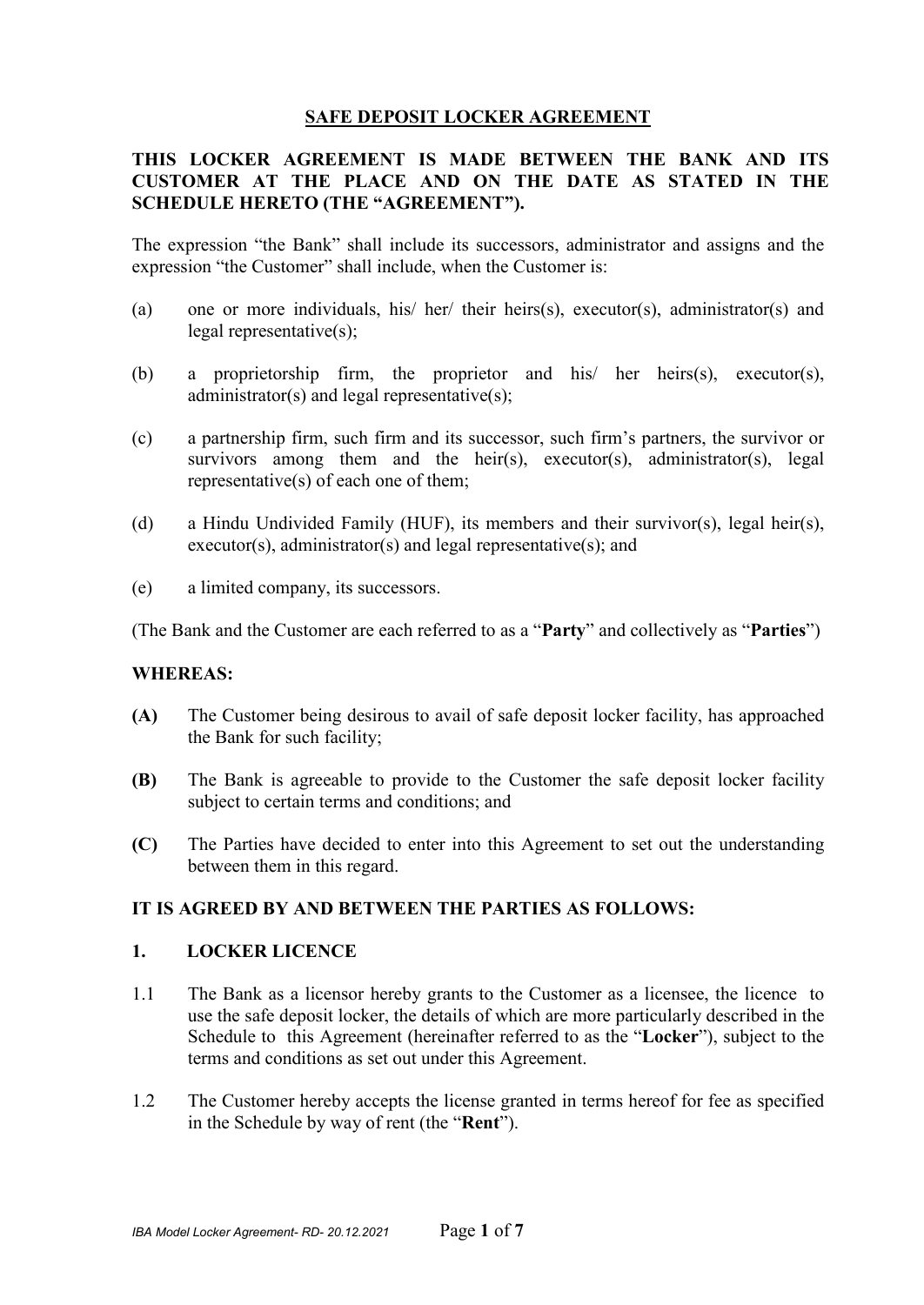- 1.3 The license to use the Locker hereby granted is:
	- (a) Personal and for the Customer's own use and not for the use of any person other than the Customer;
	- (b) Non- transferable;
	- (c) Only for legitimate purposes such as storing of valuables like jewelry and documents but not for storing any cash or currency;
	- (d) Not for storing:
		- (i) arms, weapons, explosives, drugs and/ or any contraband material; and/ or
		- (ii) any perishable material and/ or radioactive material and/ or any illegal substance; and/or
		- (iii) any material which can create any hazard or nuisance to the Bank or to any of its customers.
- 1.4 The Customer shall have no right or property in the Locker other than the right to access and use the Locker in accordance with the terms and conditions specified under this Agreement.
- 1.5 The Customer shall be allowed to operate the Locker:
	- (a) On a working day of the Bank during the specific time notified from time to time by the Bank for locker operation and in absence of such notification, during the business hours of the Bank. However, in the event of the Bank is not being able to operate for any reason beyond its control such as flood, riot, curfew, lockout etc., the Bank shall not have any obligation to allow operation of Locker;
	- (b) After the Customer entering the details of such operation in the Bank's records in the form and manner as stipulated by the Bank; and
	- (c) After the Customer provides identity proof, if so demanded by the Bank.

### **2. CUSTOMER'S UNDERTAKINGS AND OBLIGATIONS**

- 2.1 The Customer shall:
	- (a) Use the Locker only for the purpose for which it is provided and in accordance with applicable law and regulations;
	- (b) Abide by rules and regulations for locker operation as the Bank may from time to time adopt;
	- (c) Keep the key, password or any other identification mechanism provided by the Bank for opening of the Locker in a place of safety, not share the same with any other person and not allow the same to fall into hands of any other person, so as to save unauthorized use of the Locker;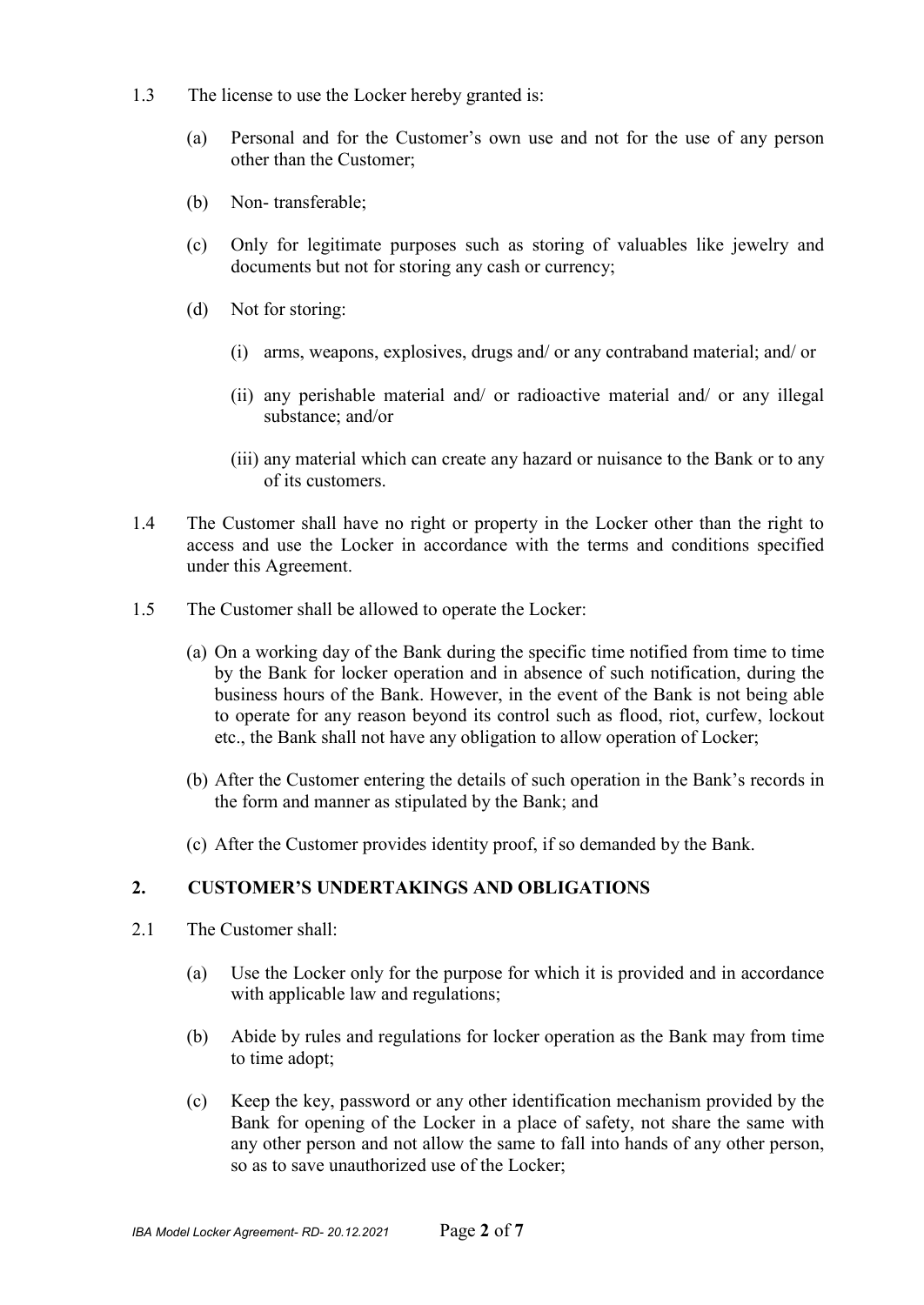- (d) Operate the Locker only using the key, password or any other identification mechanism provided by the Bank and not otherwise;
- (e) Not to temper with or make a copy of key or any other identification mechanism provided by the Bank for operation of the Locker;
- (f) Inform the Bank forthwith in case of loss of the key, password or any other identification mechanism provided by the Bank for the operation of the Locker;
- (g) Return forthwith to the Bank in case of finding the key, password or any other identification mechanism provided by the Bank for the operation of the Locker, earlier having been reported to the Bank as lost;
- (h) Pay to the Bank the Rent when due and bear all costs incurred by the Bank for-
	- (i) Changing the lock and repairs to the Locker on the Customer's reporting of loss of key provided by the Bank; and
	- (ii) Breaking open of the Locker in terms of this Agreement.
- (i) Inform the Bank forthwith in case of the change of address of the Customer providing new address and contact details including phone number, email id, mobile number etc.

# **3. BANK'S RIGHTS**

- 3.1 The Bank shall have a right to:
	- (a) Recover the Rent and any other cost incurred by the Bank in relation to the Locker to the debit of the Customer's account, in the event the same is not paid by the Customer, when due; and
	- (b) Refuse access to the Locker-
		- (i) In case the rent due on the Locker remains unpaid; and
		- (ii) Customer fails to provide proof of identity when demanded by the Bank, at the time of seeking access to the Locker.

### 3.2 **Termination of License**

3.2.1 The Bank shall have, in the event of the Customer's breach of or default under this Agreement and/ or the Bank being of the view that the Customer is not co-operating and/or complying with the terms and conditions of this Agreement, a right to terminate this Agreement and the license granted hereunder, after issuing to the Customer a prior written notice of not less than 3 (three) months by registered post or speed post (and also by (i) email where email id of the Customer is available; and (ii) SMS and/or WhatsApp where the mobile phone number of the Customer is available) ("**Termination Notice**").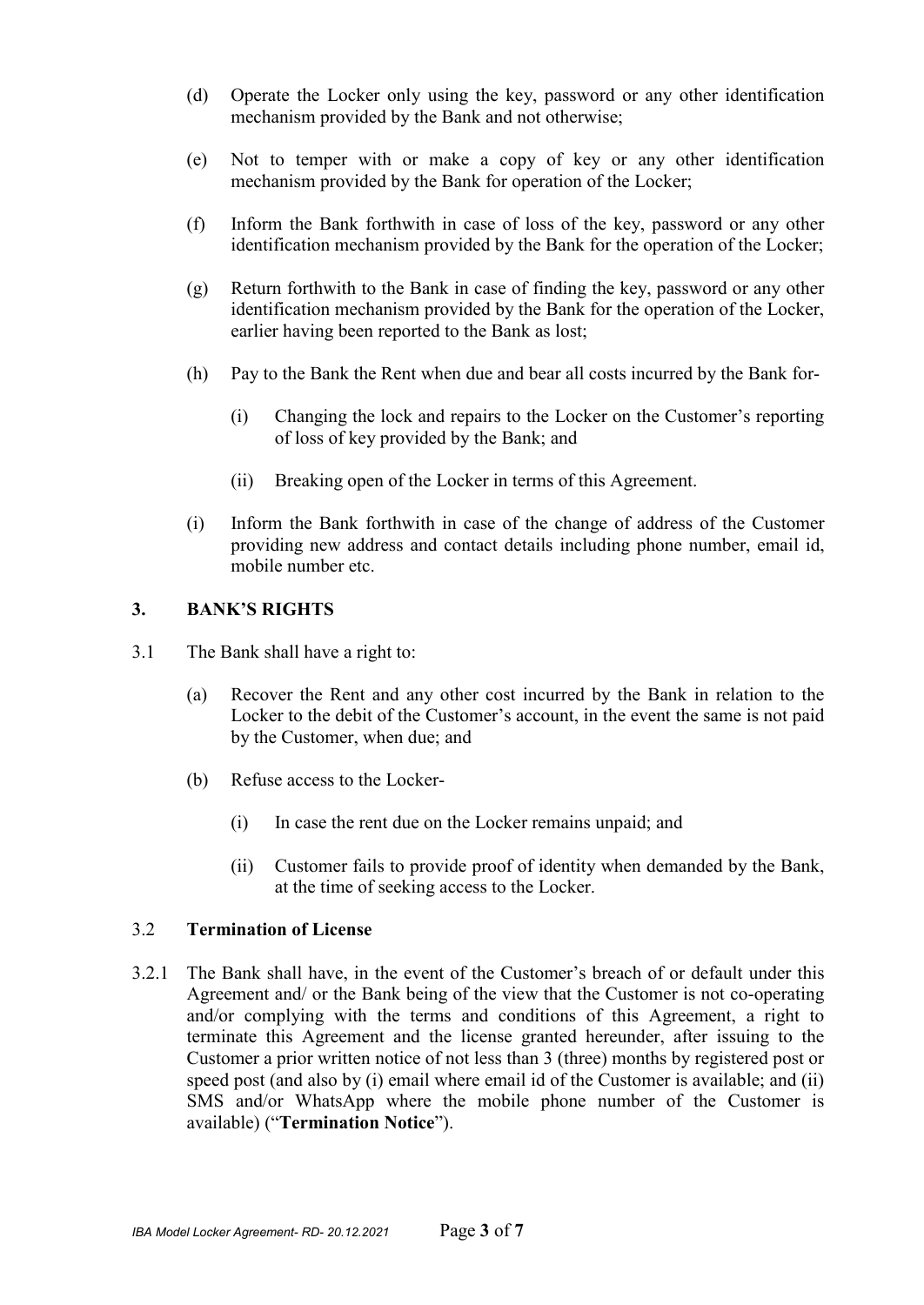3.2.2 Upon receipt of the Termination Notice, the Licensor shall forthwith and before the end of the notice period stipulated under the Termination Notice surrender and vacate the Locker and handover the keys, password or any other identification mechanism and documents provided by the Bank for opening of the Locker, to the Bank.

### 3.3 **Breaking open of the Locker and dealing with its contents**

- 3.3.1 The Bank shall have a right to break open the Locker and deal with its contents in accordance with the provisions under this Agreement, the Bank's internal policy (ies) and procedure(s) and the applicable laws and regulations, in case of any one or more of the following events-
	- (a) In the event Termination Notice in accordance with Clause 3.2.1 hereof is served to the Customer and the Customer does not surrender and vacate the Locker after the end of the notice period stipulated under the Termination Notice;
	- (b) The Rent remains unpaid for 3 (three) consecutive years; and
	- (c) The Locker remains inoperative (irrespective of whether Rent is paid or not) for a period of 7 (seven) years or more; and the Customer cannot be located by the Bank.
- 3.3.2 Before exercising the right to break open the Locker, the Bank shall send to the Customer a notice (in addition to the Termination Notice under Clause 3.2.1 above) in writing of not less than 3 (three) months by registered post/ speed post (and also by (i) email where email id of the Customer is available; and (ii) SMS and/or WhatsApp where the mobile phone number of the Customer is available) of the Bank's proposed action of breaking open of the Locker ("**Break Open Notice**").
- 3.3.3 Notwithstanding, anything contained under this Agreement the Bank shall take all possible efforts to contact the Customer by sending messages on mobile phone of the Customer, sending a personal messenger to the Customer's address, making phone calls on the Customer's land line/ mobile phone etc. before breaking open of the Locker.
- 3.3.4 In case the Termination Notice and the Breaking Open Notice as foresaid sent by the Bank is returned undelivered or the Customer is not found to be traceable despite the Bank having taken reasonable efforts including those stated under Clause 3.3.2 and 3.3.3 above, the Bank shall, before breaking open the Locker, issue a public notice of not less than 3 (three) months about the Bank's intention to break open the Locker, in minimum 2 (two) newspapers (one in English and another in local language) in the same location where the Customer resides as evidenced by the Customer's address as stated in the Agreement or as further communicated by the Customer to the Bank.
- 3.3.5 The breaking open of Locker would be done in the presence of a committee consisting of 2 (two) officers of the Bank and 2 (two) independent persons acting as witnesses. In the event of electronically operated Locker (including Smart Vaults), the use of 'Vault Administrator' password for opening of locker shall be assigned to a senior official and complete audit trail of access shall be preserved.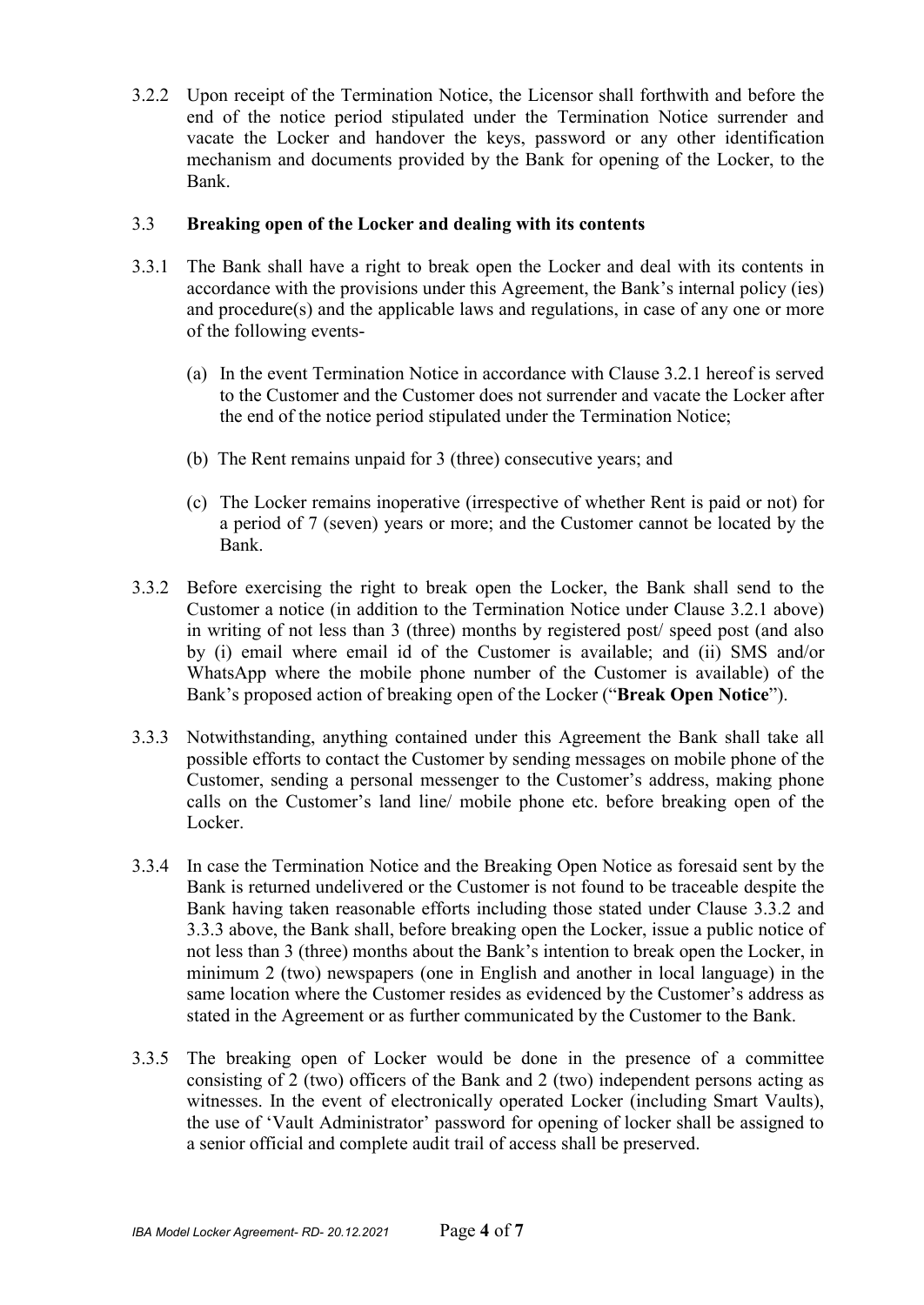- 3.3.6 Upon breaking open of the Locker, having followed the procedure as set out above, the Bank shall prepare inventory of the contents of the Locker and get valuation of the contents done by the Bank's approved Valuer and the contents of the Locker shall be kept in sealed envelope along with detailed inventory inside a fireproof safe in a tamper-proof way.
- 3.3.7 In addition to the above, the Bank shall also record a video of the break open process together with inventory assessment and safe keep and preserve the same so as to provide evidence in case of any dispute or court case in future.
- 3.3.8 Furthermore, the Bank shall also ensure that the details of breaking open of locker is documented in the Bank's Core Banking System (CBS) or any other computerized system compliant with the Cyber Security Framework issued by RBI from time to time, apart from locker register.
- 3.3.9 Disposal of the articles of the Locker as recorded in the inventory prepared in the manner as stated in the paragraphs above, shall be done either by sale in public auction and the sale proceeds shall be applied first towards the Customer's dues to the Bank (including outstanding Rent, breaking open charges and any other dues) and balance be refunded to the Customer or held for the disposal at the order of the Customer.
- 3.3.10 Before sale of the contents of the Locker by conducting public auction, a notice of not less than 3 (three) months in writing by registered post/ speed post (and also by (i) email where email id of the Customer is available; and (ii) SMS and/or WhatsApp where the mobile phone number of the Customer is available) shall be issued by the Bank to the Customer about the intention of the Bank to auction the contents of the locker for recovery of the dues to the Bank. The said notice ("**Auction Notice**") shall contain the date, time and place of auction and a copy of the inventory of the contents of the Locker made in terms hereof.

### **4. THE BANK'S DISCHARGE FROM OBLIGATIONS AND LIABILITY**

- 4.1 The Bank shall not be liable for in any case for deterioration or damage to the contents of the Locker whether caused by rain, fire, flood, earthquake, lighting, civil disturbance or commotion, riot or war or in the event of any terrorist attack or by any other similar cause(s).
- 4.2 The Bank shall not be liable for any damage/ loss of contents of the Locker arising from any act that is attributable to the fault or negligence of the Customer whatsoever.
- 4.3 The Bank shall be discharged of its obligations and shall not be liable for any cost, loss or liability incurred by the Customer (including for any damage and/or loss of contents of Locker) in the event the Locker is broken open and its contents dealt with in keeping with the provisions of this Agreement.
- 4.4 Regardless of the above, the Bank's liability on the Locker shall always be subject to limitation under the applicable law and regulation.
- 4.4 The contents of the Locker shall in no manner be considered insured by the Bank,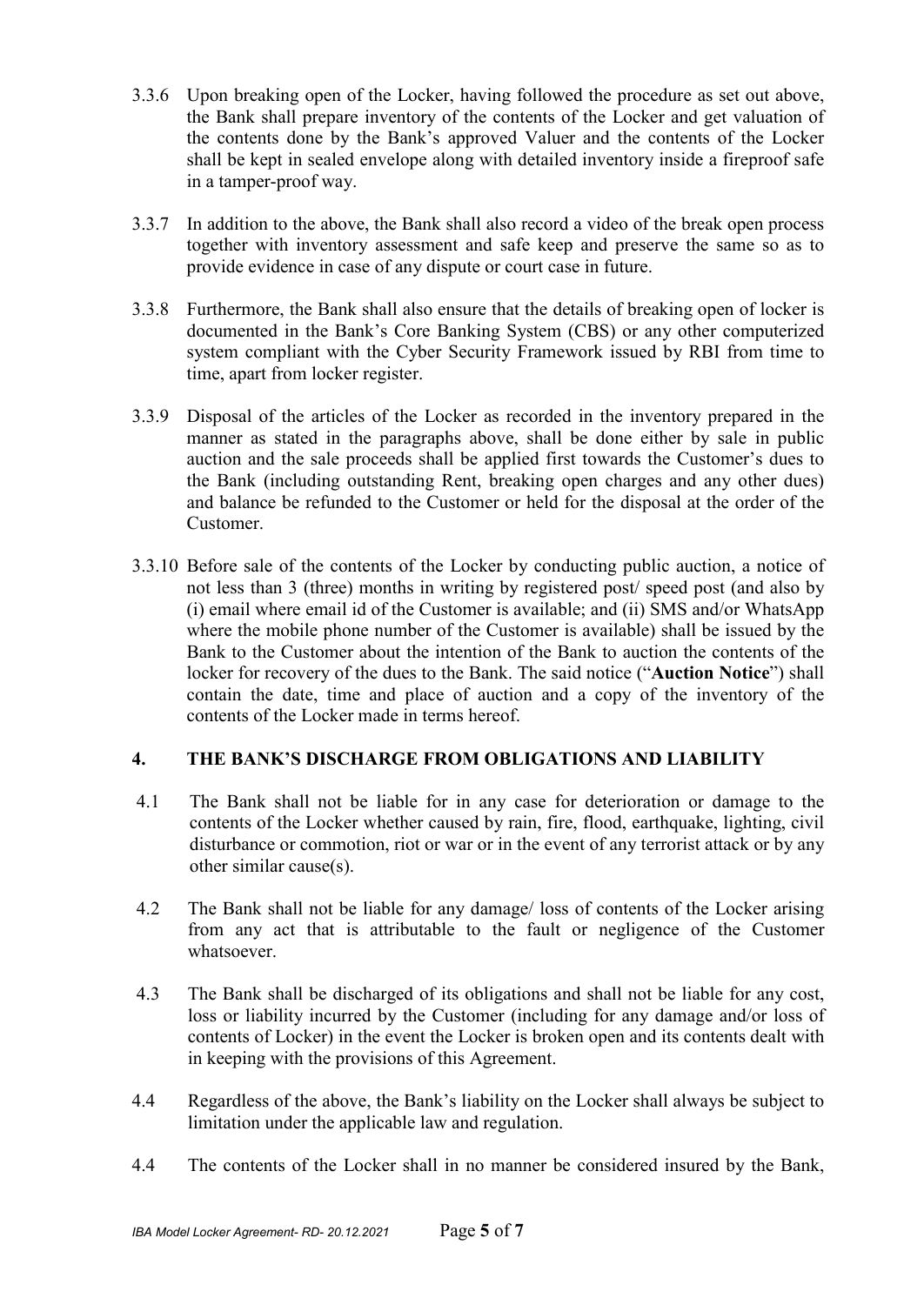and the Bank shall not have any liability to insure the contents of the locker against any risk whatsoever.

# **5. LAW AND JURISDICTION**

This Agreement is made subject to Indian law and all matters arising out of it shall be subject to the jurisdiction of courts at the place where the Bank is situated or in the jurisdiction of which the Bank falls.

| Place:           | Date:                                     |                                                                                                                                                                                                            |  |  |  |  |  |
|------------------|-------------------------------------------|------------------------------------------------------------------------------------------------------------------------------------------------------------------------------------------------------------|--|--|--|--|--|
|                  | <b>1. PARTIED TO THIS AGREEMENT</b>       |                                                                                                                                                                                                            |  |  |  |  |  |
| 1(A)             | <b>THE BANK</b>                           | $\lceil \bullet \rceil$ , incorporated in under $\lceil \bullet \rceil$ and operating in these presents through its<br>branch as stated below                                                              |  |  |  |  |  |
|                  | <b>BRANCH</b>                             |                                                                                                                                                                                                            |  |  |  |  |  |
| 1(B)             | <b>THE CUSTOMER</b>                       | <b>NAME AND ADDRESS:</b>                                                                                                                                                                                   |  |  |  |  |  |
|                  |                                           | $\mathbf{1}$<br>Name:<br><b>Address:</b><br><b>Email ID:</b><br><b>Telephone Number:</b><br><b>Mobile Number:</b>                                                                                          |  |  |  |  |  |
|                  |                                           | $\overline{2}$<br>Name:<br><b>Address:</b><br><b>Email ID:</b><br><b>Telephone Number:</b><br><b>Mobile Number:</b>                                                                                        |  |  |  |  |  |
|                  |                                           | $\overline{\mathbf{3}}$<br>Name:<br><b>Address:</b><br><b>Email ID:</b><br><b>Telephone Number:</b><br><b>Mobile Number:</b>                                                                               |  |  |  |  |  |
| $\mathbf{2}$     | <b>DESCRIPTION</b><br>OF<br><b>LOCKER</b> | <b>LOCKER NUMBER:</b><br><b>KEY NUMBER:</b>                                                                                                                                                                |  |  |  |  |  |
|                  |                                           |                                                                                                                                                                                                            |  |  |  |  |  |
| $\mathbf{3}$     | <b>LOCKER RENT PER</b><br><b>YEAR</b>     | Rs.(in figures):<br><b>Rupees(in words):</b><br>(As may be revised from time to time)<br>(Payable in advance)                                                                                              |  |  |  |  |  |
| $\boldsymbol{4}$ | <b>PERIOD OF LICENCE</b>                  | 1 (One) year from the date of this Agreement which at the end of such<br>one year shall stand automatically extended for a further period of 1<br>(one) year every time unless terminated in terms hereof. |  |  |  |  |  |
| 5                | <b>OPERATING</b><br><b>MANDATE</b>        |                                                                                                                                                                                                            |  |  |  |  |  |
| 6                | <b>ANY OTHER TERM</b>                     |                                                                                                                                                                                                            |  |  |  |  |  |

### **SCHEDULE**